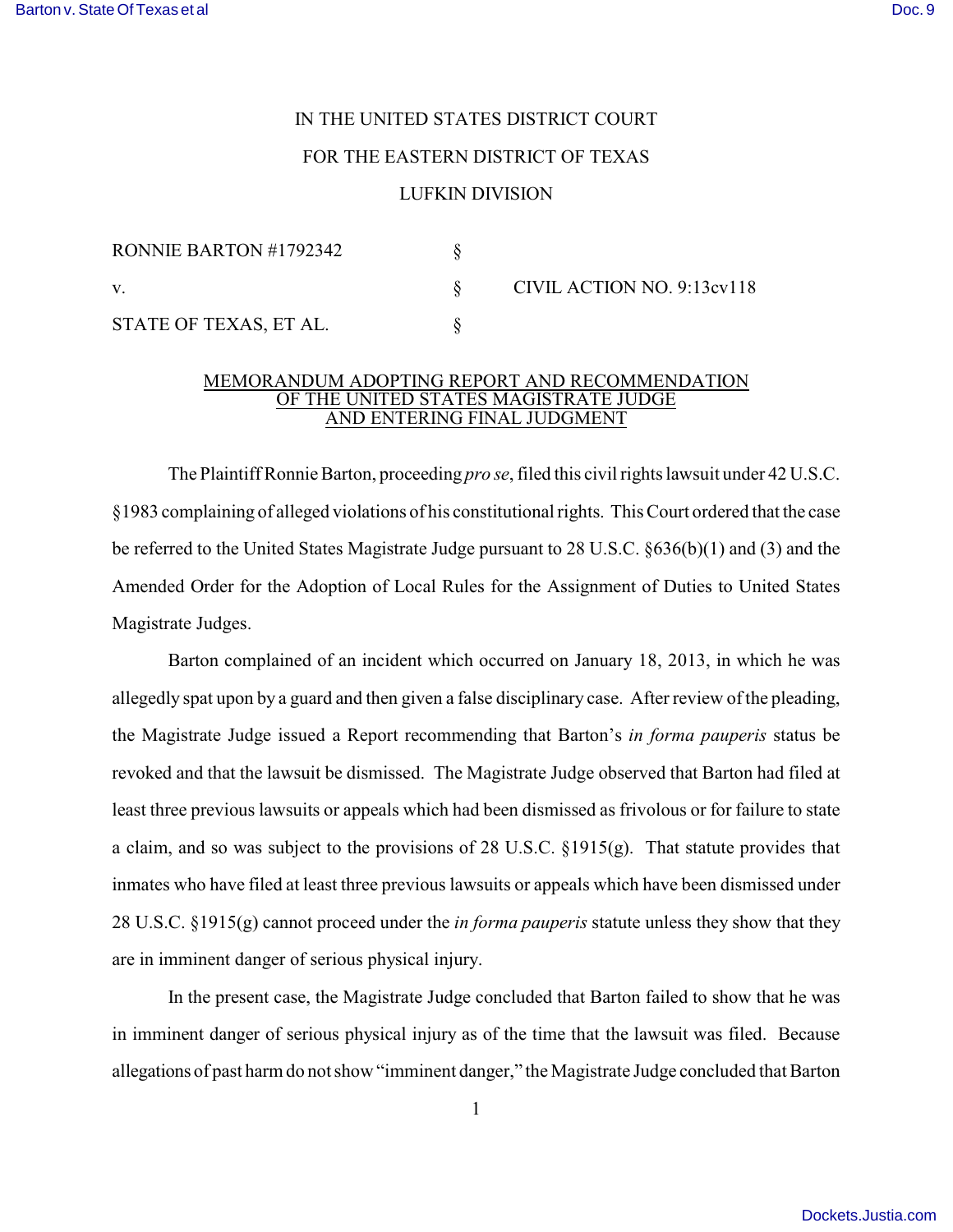failed to trigger the "imminent danger" exception to §1915(g), and recommended that the lawsuit be dismissed on this basis.

Barton received a copy of the Magistrate Judge's Report on July 8, 2013, but filed no objections thereto; accordingly, he is barred from *de novo* review by the district judge of those findings, conclusions, and recommendations and, except upon grounds of plain error, from appellate review of the unobjected-to factual findings and legal conclusions accepted and adopted by the district court. Douglass v. United Services Automobile Association, 79 F.3d 1415, 1430 (5th Cir. 1996) (*en banc*).

The Court has carefully reviewed the pleadings and documents in this case, as well as the Report of the Magistrate Judge. Upon such review, the Court has concluded that the Report of the Magistrate Judge is correct. It is accordingly

ORDERED that the Report of the Magistrate Judge (docket no. 7) is hereby ADOPTED as the opinion of the District Court. It is further

ORDERED that the Plaintiff Ronnie Barton's*in forma pauperis* status is hereby REVOKED. It is further

ORDERED that the above-styled civil action be and hereby is DISMISSED with prejudice as to the refiling of another *in forma pauperis* lawsuit raising the same claims as herein presented, but without prejudice to the refiling of this lawsuit without seeking *in forma pauperis* status and upon payment of the statutory filing fee. It is further

ORDERED that should the Plaintiff pay the full filing fee within 15 days after the date of entry of final judgment in this case, he shall be allowed to proceed in the lawsuit as through the full fee had been paid from the outset. Because Barton is ineligible to proceed *in forma pauperis*, the full filing fee is \$400.00. Finally, it is

2